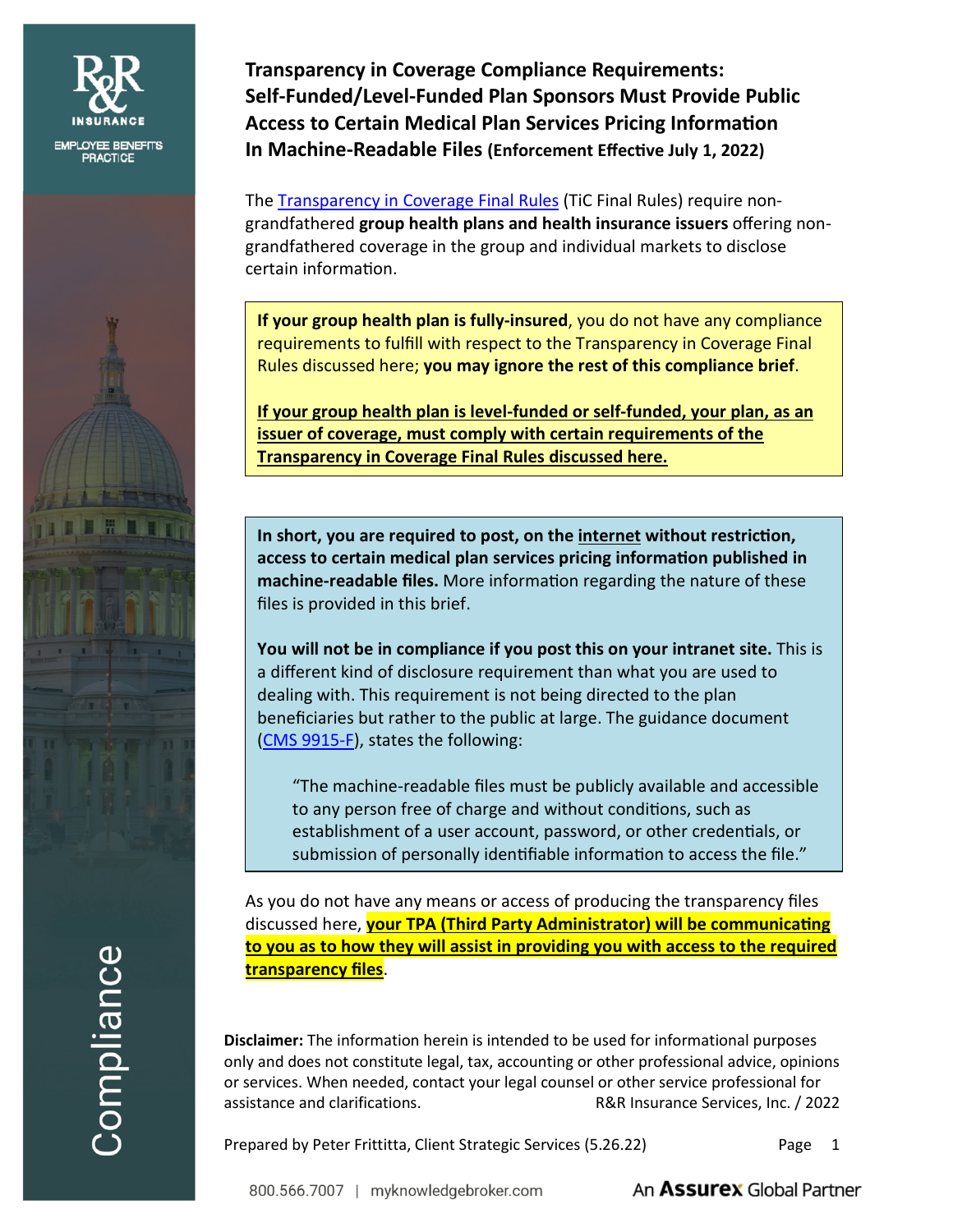



**Transparency in Coverage Compliance Requirements: Self-Funded/Level-Funded Plan Sponsors Must Provide Public Access to Certain Medical Plan Services Pricing Informafion In Machine-Readable Files (Enforcement Effecfive July 1, 2022)**

**What the Compliance Requirement Is All About: Machine-Readable Files** Most non-grandfathered group health plans or health insurance issuers offering non-grandfathered health insurance coverage in the individual and group markets will be required to make available to the public (including stakeholders such as consumers, researchers, employers and third-party developers) three separate machine-readable files that include detailed pricing information.

- The first file must show negofiated rates for all covered items and services between the plan or issuer and in-network providers;
- The second file must show both the historical payments to, and billed charges from, out-of-network providers (historical payments must have a minimum of 20 entries in order to protect consumer privacy); and
- The third file must detail the in-network negotiated rates and historical net prices for all covered prescripfion drugs by plan or issuer at the pharmacy locafion level (this has been delayed – more on that later).

**Plans and issuers will display these data files in a standardized format and provide monthly updates.** These machine-readable files are required to be made public for plan years that begin on or after January 1, 2022. However, the Departments reserved enforcement discretion in their [FAQs](https://www.cms.gov/CCIIO/Resources/Fact-Sheets-and-FAQs/Downloads/FAQs-Part-49.pdf) to apply the following two excepfions:

- 1. Under the first excepfion, the Departments **deferred enforcement of the machine-readable files requirement relafing to prescripfion drug pricing pending further rulemaking**. Following the enactment of the Consolidated Appropriations Act, 2021 (CAA)—which imposes potentially duplicative and overlapping reporting requirements for prescription drugs-the Departments are currently considering whether the prescripfion drug machine-readable file requirement remains appropriate.
- 2. Under the second excepfion, the Department **deferred enforcement of the requirement to publish the remaining machine-readable files unfil July 1, 2022**. On July 1, 2022, the Departments intend to begin

**Disclaimer:** The information herein is intended to be used for informational purposes only and does not constitute legal, tax, accounting or other professional advice, opinions or services. When needed, contact your legal counsel or other service professional for assistance and clarifications. R&R Insurance Services, Inc. / 2022

Prepared by Peter Frittitta, Client Strategic Services (5.26.22) Page 2